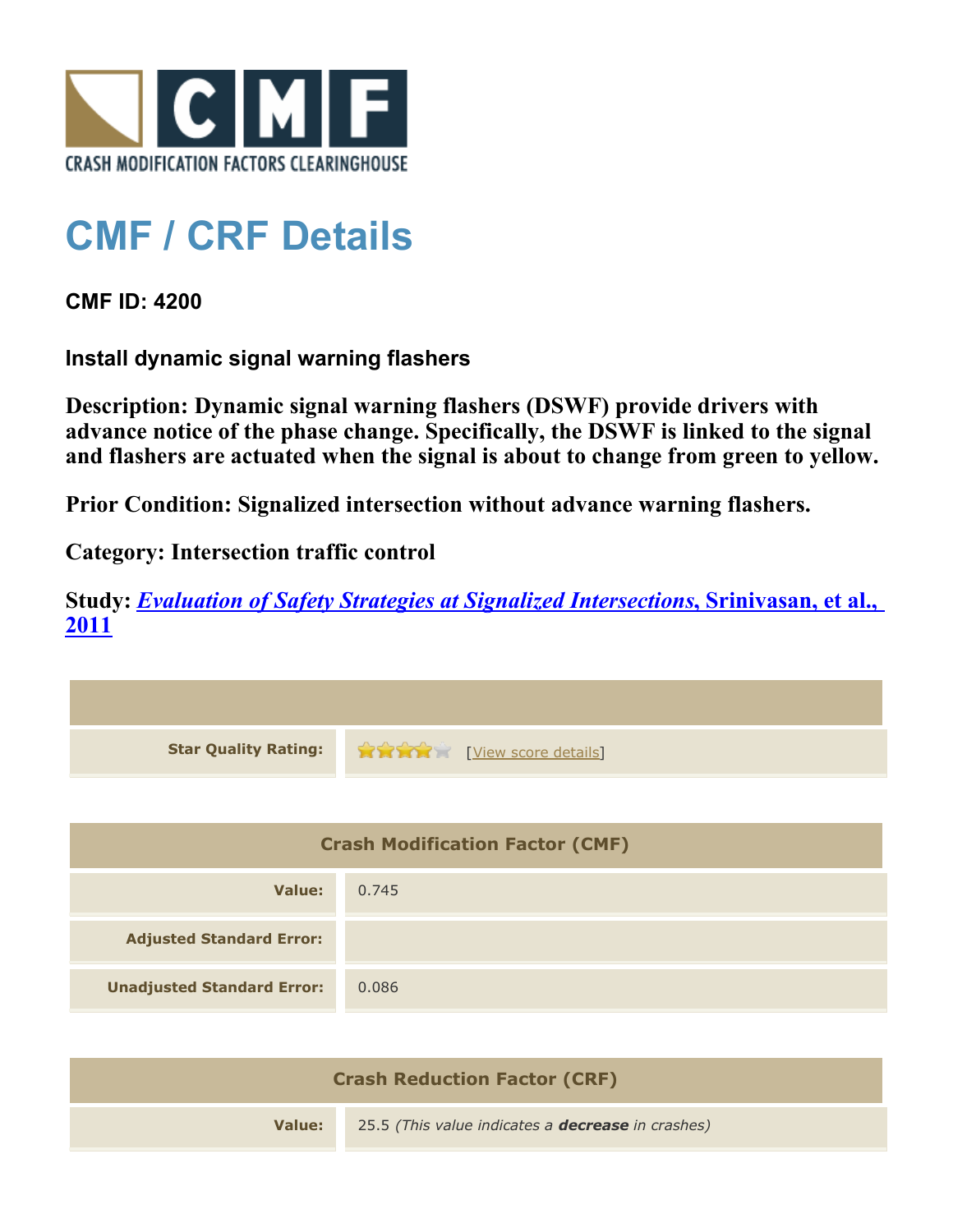**Adjusted Standard Error:**

**Unadjusted Standard Error:** 8.6

| <b>Applicability</b>                    |                                                   |
|-----------------------------------------|---------------------------------------------------|
| <b>Crash Type:</b>                      | Angle                                             |
| <b>Crash Severity:</b>                  | All                                               |
| <b>Roadway Types:</b>                   | Not Specified                                     |
| <b>Number of Lanes:</b>                 |                                                   |
| <b>Road Division Type:</b>              |                                                   |
| <b>Speed Limit:</b>                     |                                                   |
| <b>Area Type:</b>                       | All                                               |
| <b>Traffic Volume:</b>                  |                                                   |
| <b>Time of Day:</b>                     | All                                               |
| If countermeasure is intersection-based |                                                   |
| <b>Intersection Type:</b>               | Roadway/roadway (not interchange related)         |
| <b>Intersection Geometry:</b>           | 3-leg, 4-leg                                      |
| <b>Traffic Control:</b>                 | Signalized                                        |
| <b>Major Road Traffic Volume:</b>       | 7500 to 99000 Annual Average Daily Traffic (AADT) |
| <b>Minor Road Traffic Volume:</b>       | 40 to 20100 Annual Average Daily Traffic (AADT)   |

| <b>Development Details</b>      |              |  |
|---------------------------------|--------------|--|
| <b>Date Range of Data Used:</b> | 1994 to 2008 |  |
| <b>Municipality:</b>            |              |  |